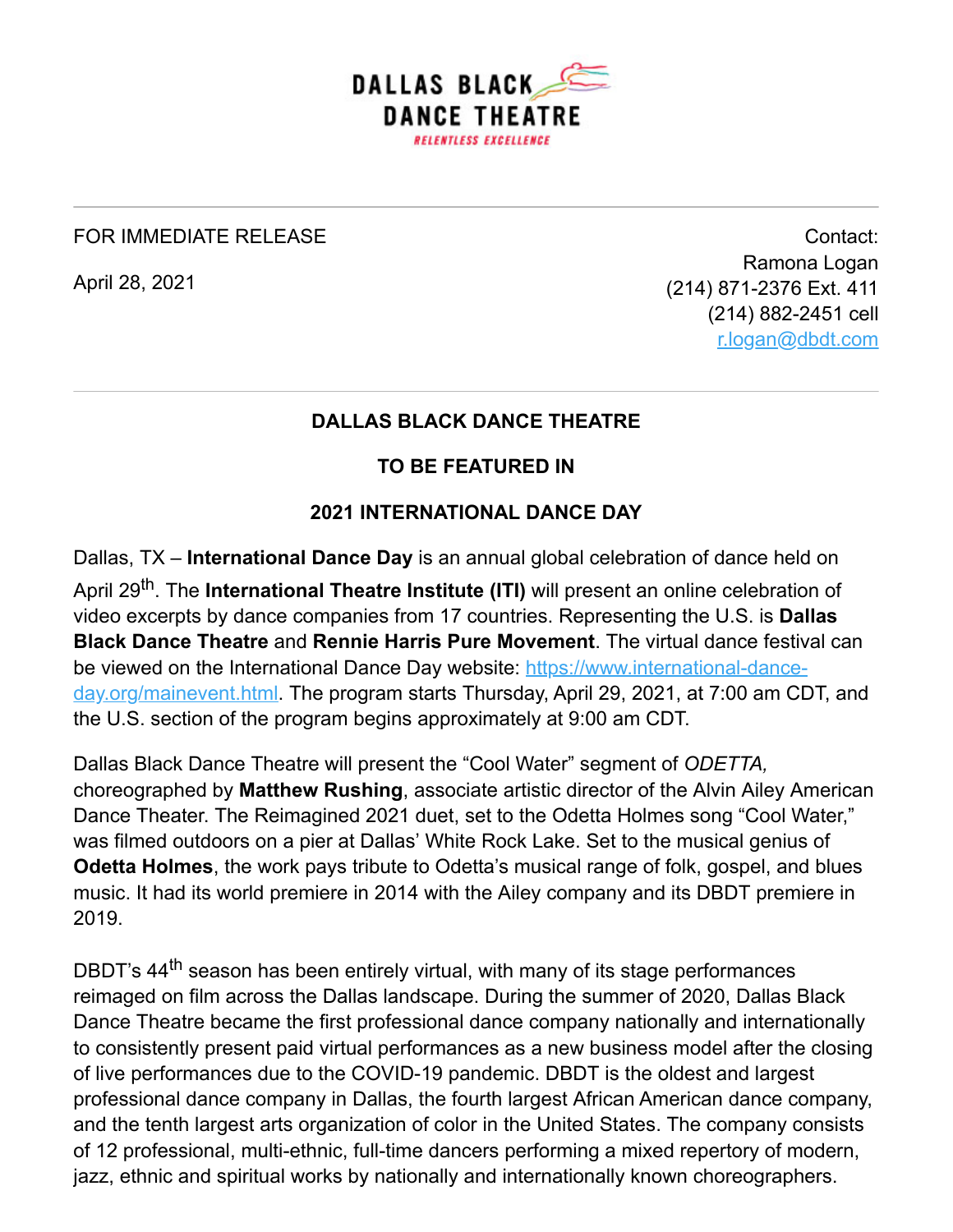ITI first launched International Dance Day in 1982. It is celebrated every year on April 29th, the birthday of Jean-Georges Noverre (1727-1810), creator of modern ballet. The International Dance Day message is to celebrate dance, revel in the universality of this art form, cross all political, cultural, and ethnic barriers, and bring people together with a common language - dance.

*ABOUT DALLAS BLACK DANCE THEATRE: Dallas Black Dance Theatre is an internationally recognized professional dance company that engages the cross-cultural community through contemporary modern dance presented from the African American experience. The National Endowment for the Arts designated the 44-year-old company as an American Masterpiece Touring Artist in 2008. The company also received the Texas Medal of Arts Award for Arts Education in 2017. As Dallas' oldest and largest professional dance company, DBDT ranks as the 10th largest minority arts organization in America and the fourth largest black dance company in the nation.* 

*Ann Williams founded Dallas Black Dance Theatre in 1976. Melissa M. Young took over the helm as Artistic Director in 2018 after starting at the company as a dancer in 1994. Zenetta S. Drew has led the administrative side of the company since 1987 as Executive Director.*

*The mission of Dallas Black Dance Theatre is to create and produce contemporary modern dance at its highest level of artistic excellence through performances and educational programs that bridge cultures and reach diverse communities. The virtuosic dancers of Dallas Black Dance Theatre have mesmerized 5 million arts patrons across 16 countries, including two Olympic Cultural events.*

*Five performing companies comprise Dallas Black Dance Theatre and its training Academy. DBDT consists of 12 full-time salaried dancers performing a mixed repertory of modern, jazz, African, and spiritual works by national and international choreographers. DBDT: Encore! features six artists of rising excellence from across the nation who support DBDT's growing local and regional educational outreach. 2.7 million students, grades K-12, have experienced the dance company's performances and educational outreach programs.* 

*Dallas Black Dance Academy, the official school of Dallas Black Dance Theatre, celebrates 47 years of delivering dance instruction to a community of diverse backgrounds. The academy was the first in the nation to train a student who received the Presidential Scholar Award in Dance in 1980. More than 500 students participate weekly in 50 dance classes, which include ballet, jazz, tap, modern, and African. Classes are held at DBDT's studios and are open to students ages four to adult. The academy has three performing ensembles: Allegro Performing Ensemble, DBDT's premier academy ensemble, Senior Performing Ensemble, and Junior Performing Ensemble.*

*Dallas Black Dance Theatre's permanent home in the historic Moorland YMCA building in the Dallas Arts District includes dance studios, training facilities, and administrative*